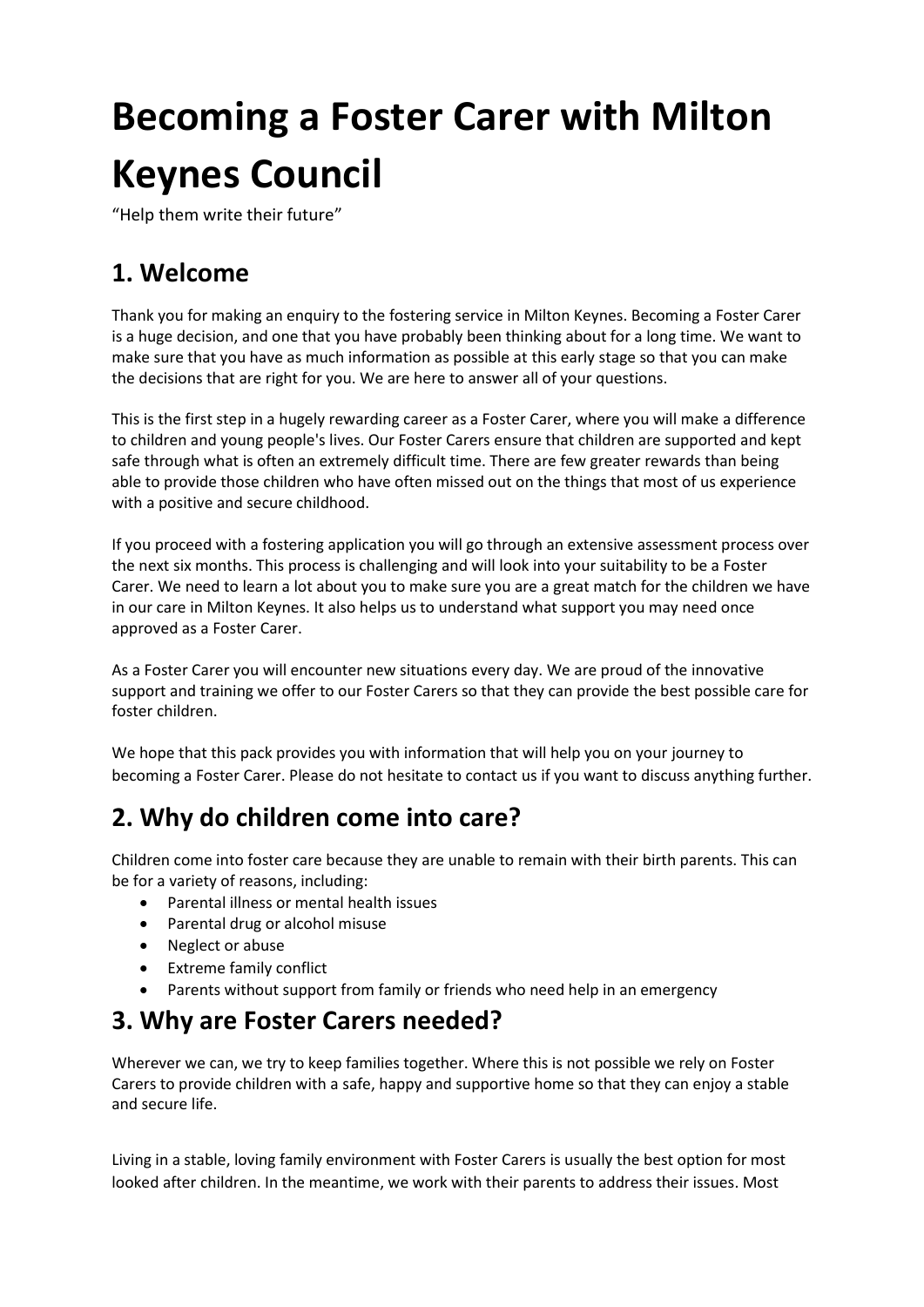children will return home once the family's problems have been resolved, however, for some permanent alternative care must be found. So, as well as people who can help with short-term placements, we also need families who can offer long-term foster care.

# **4. What do Foster Carers do?**

As a Foster Carer, you will provide a loving and caring home for local children who cannot remain with their family. This means that you will look after a child in your own home but that child will usually remain the legal responsibility of either their birth parents or the local authority.

Leaving their family can be a traumatic experience for children, which means your support will be pivotal in helping them maintain a healthy and vibrant childhood. Children need stimulation, support and a secure environment to help them understand why they are living away from home. As a Milton Keynes Foster Carer, you'll have patience, resilience, compassion, empathy and an ability to communicate effectively with children and the professionals supporting you in being a Foster Carer. You will support foster children with their education, health and leisure needs and be given support from our Virtual School and Looked After Children's Health Team to do this.

Children living in Milton Keynes come from a wide range of backgrounds and Foster Carers should be prepared to support foster children in their cultural and religious beliefs. As part of your assessment we'll discuss both this and the age range of children that you feel would best fit into your family.

As a Foster Carer you will form professional relationships with social workers, teachers, health professionals, therapeutic services and parents and family members of the child in your care. We work together to ensure that information about our looked after children is shared, allowing their needs to be met as effectively as possible.

As part of your role as a Foster Carer you will keep written records of your foster placements, allowing us to monitor the kind of support needed by you and the children in your care.

#### **Here are just some of the things you will be expected to do:**

- Make decisions about the child's routine care and provide support and guidance regarding their education, health and social well being
- Attend some meetings, keep written records, manage information that is confidential and sensitive and help make plans for a child's future
- Some children can display difficult and challenging behaviour. You need to be able to recognise the possible causes of this (and with our support) develop strategies to help the child manage their feelings and actions
- Contact with their own families is very important to children in foster care. You will need to help promote this contact wherever possible
- Undertake learning and development activities to enhance your skills as you develop your career in fostering

# **5. Who can become a Foster Carer?**

Fostering could be for you whatever your age (minimum age 21, no upper age limit), ethnicity or personal circumstances. If we can be confident that children placed in your care will be safe and well looked after, we will welcome your application. Foster Carers should be physically able to look after the children in their care.

You need time, patience, tolerance and energy. You must be able to share your home and life with others and there's no doubt that a sense of humour goes a long way!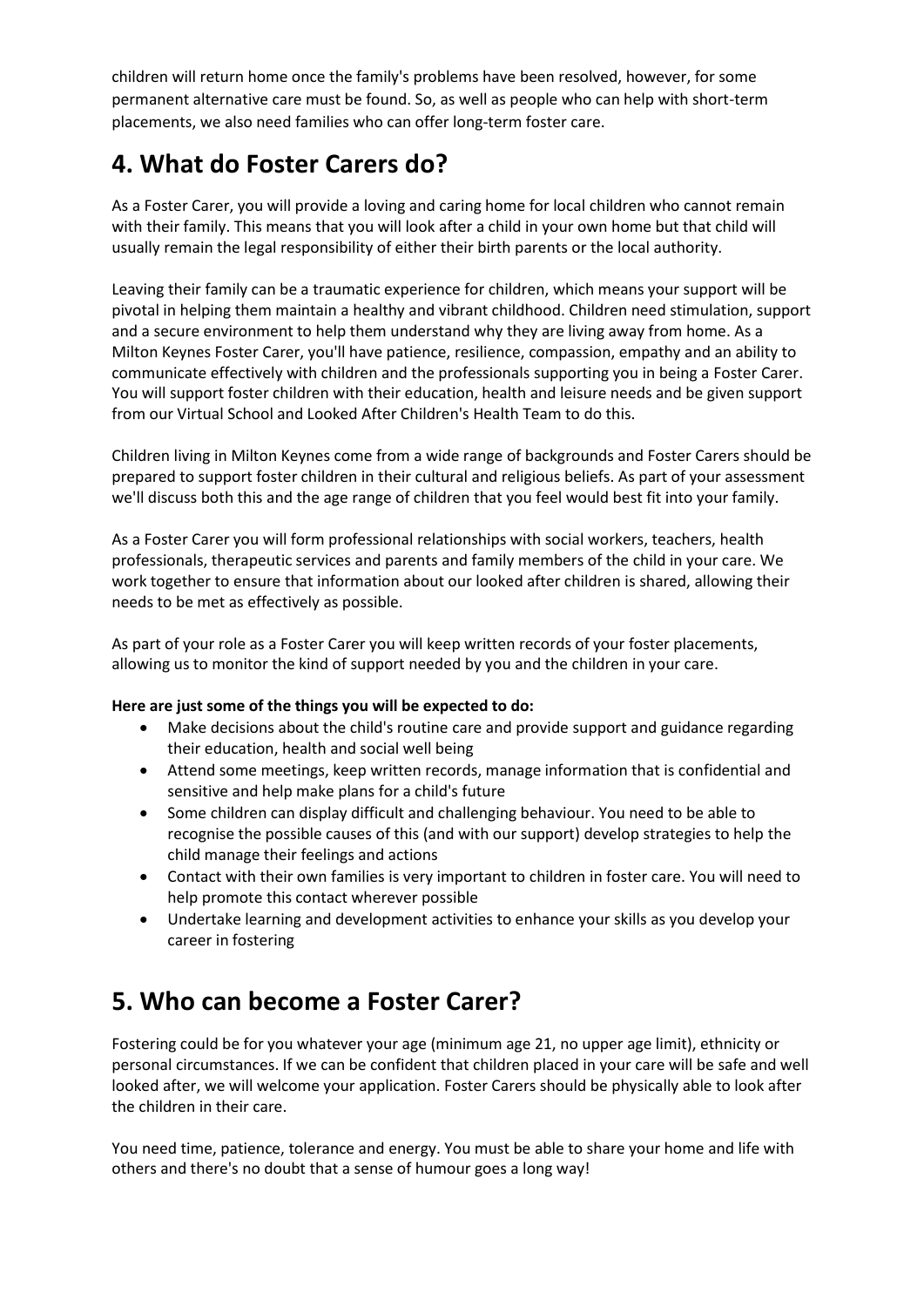As it is such a big commitment, we have found it best if other life changing events have settled down before you apply to foster. For instance, we would prefer it if you would wait for three to six months after fertility treatment before applying, or two years after the birth of a baby, or a suitable length of time following a family bereavement.

If you are working we will need to make sure you have sufficient flexibility with your time to meet the demands of fostering. By itself, working is not a reason for us to turn you away.

#### **As a Foster Carer, you should:**

- Enjoy spending time with children
- Be caring and considerate
- Respond to difficult situations calmly and thoughtfully
- Be able to talk openly and honestly
- Have a spare room
- Be able to drive or have easy access to daily transport

# **Types of Fostering**

### Short-Term Foster Care

Short-term Foster Carers look after children who have been taken into care at short notice. They stay until their family situation has been resolved, or until more suitable permanent care can be arranged for them. This period can range from a few days to a year or more.

# Long-Term Foster Care

Long-term foster care means committing to look after a child for an extended period of time, usually up until they are 18 (or 21 under a Staying Put arrangement). Children in long-term foster care are carefully matched to prospective Foster Carers to ensure that their transition to foster care is as smooth as possible. Foster Carers should be willing to provide the commitment and support to this child until they reach adulthood.

### Parent and Child Foster Care

Parent and Child fostering is when a Foster Carer welcomes a parent and child into their home and you would also support the parent with the practical and emotional care of their child, in most cases the child is under the age of one year old. The parent is supported by the Foster Carer to develop their parenting skills and ensure that the child is safely cared for. Foster Carers will need understanding, knowledge of child development, as well as the ability to create a positive and secure relationship between the parent and child.

# Specialist Fostering (Potential Tier 3)

Specialist fostering has been introduced to support children and young people with challenging behaviours and complex needs. They may be out of school, have little routine in their lives and may feel rejected, unhappy or rebellious. These placements usually last for up to two years, during which time you will have access to training and support from a team of specialised professionals. Foster Carers will work to achieve positive change that enables the young person to move on to a long term foster placement, return home or live independently.

### Supported Lodgings

Supported Lodgings is shared accommodation where you will provide a young person aged 16+ years with practical and emotional support with a view to increasing their confidence and readiness to move onto their own home. From the age of 16 some young people decide that they want to be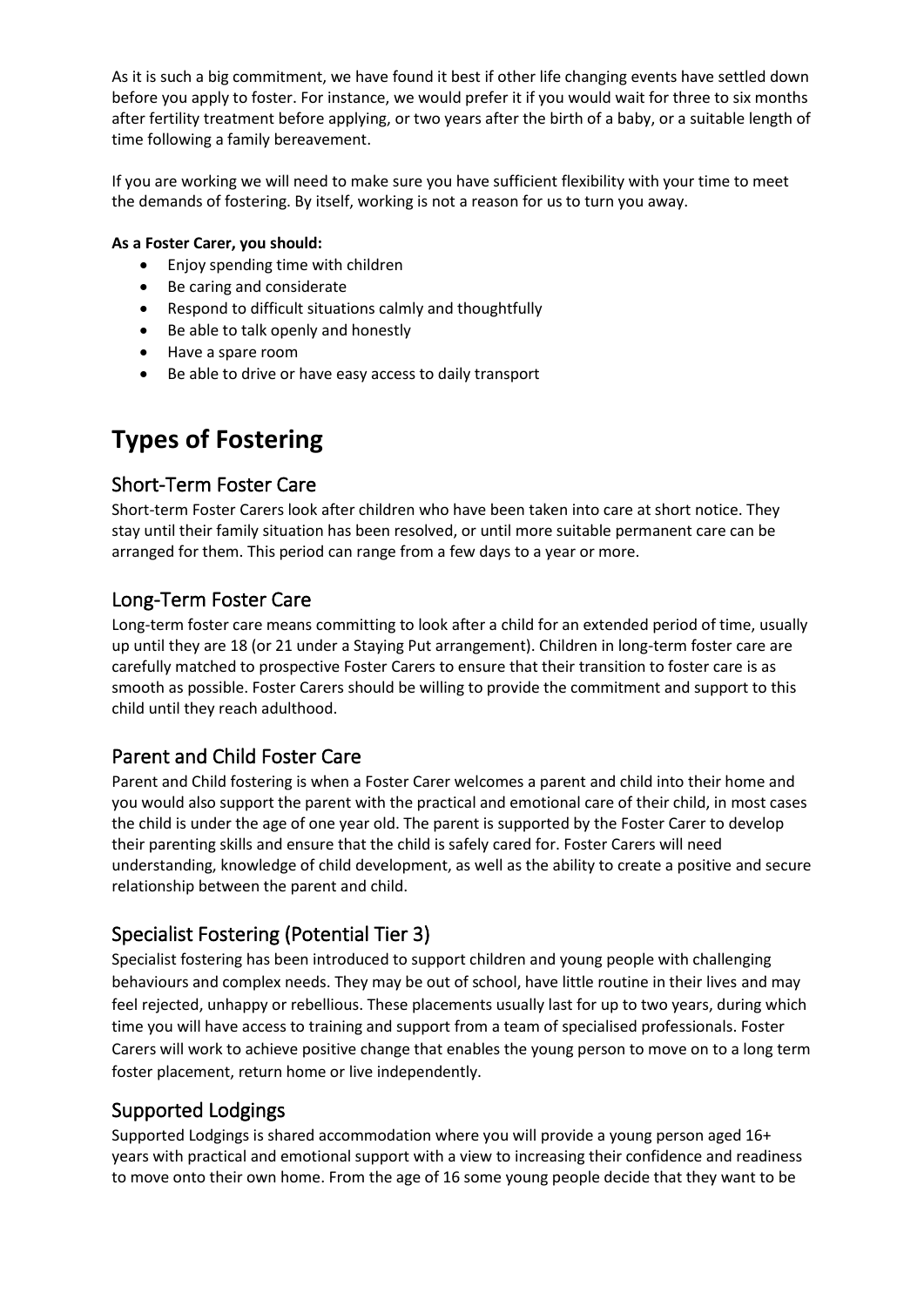more independent than within a foster home, but they either lack confidence or the skills required for them to move into their own bedsit/hostel accommodation. Supported Lodgings offers them the opportunity to experience elements of independence within a supportive and encouraging environment.

### Emergency Foster Care

Children can be removed from their family in an emergency because of a sudden change in circumstances. Emergency Foster Carers provide emergency care for children for a period of up to 72 hours until a longer term placement can be found.

# Respite Foster Care

Respite foster care is set up to give parents and Foster Carers a break from the caring responsibilities of their child. This can last up to 21 days and will sometimes occur a few times a year. This can be to provide a break to a Foster Carer who is currently caring for a child or it can allow a struggling family some time to be assisted with support services so that children can return to a more supported and stable family environment.

# Short Break Family Link

Short break foster care gives families who have a child with a disability a break from caring for their child. This can be a very positive experience for the child as they are able to form new, ongoing relationships with their short breaks carers who are linked to the family and can be involved in new experiences and activities with their foster family. This care can be varied including day care, overnight and weekend care on an agreed basis.

# **Who needs Fostering?**

### Babies and Toddlers

Babies and toddlers usually need short-term homes while they are at their most vulnerable. They may return to their birth family or live with you while they are waiting to be adopted.

### Young Children aged 4-12

This is a crucial time in a child's life. They need stability and routine, as well as help settling into school and building friendships.

### Teenagers

Teenagers need stability, as well as clear boundaries and advice. They need the space to learn and make mistakes as they prepare for independent living. You will play a significant part in their educational achievement, sharing in their success. Some teenagers wish for independence when they become 16 years old. This can be provided by Supported Lodgings Carers who are able to offer semi-independence. This type of fostering offers support to young people around life skills such as cooking and budgeting.

### Sibling Groups

Where possible we try to keep brothers and sisters together. We therefore need Foster Carers who are able to look after siblings. We can offer additional support to help you with this.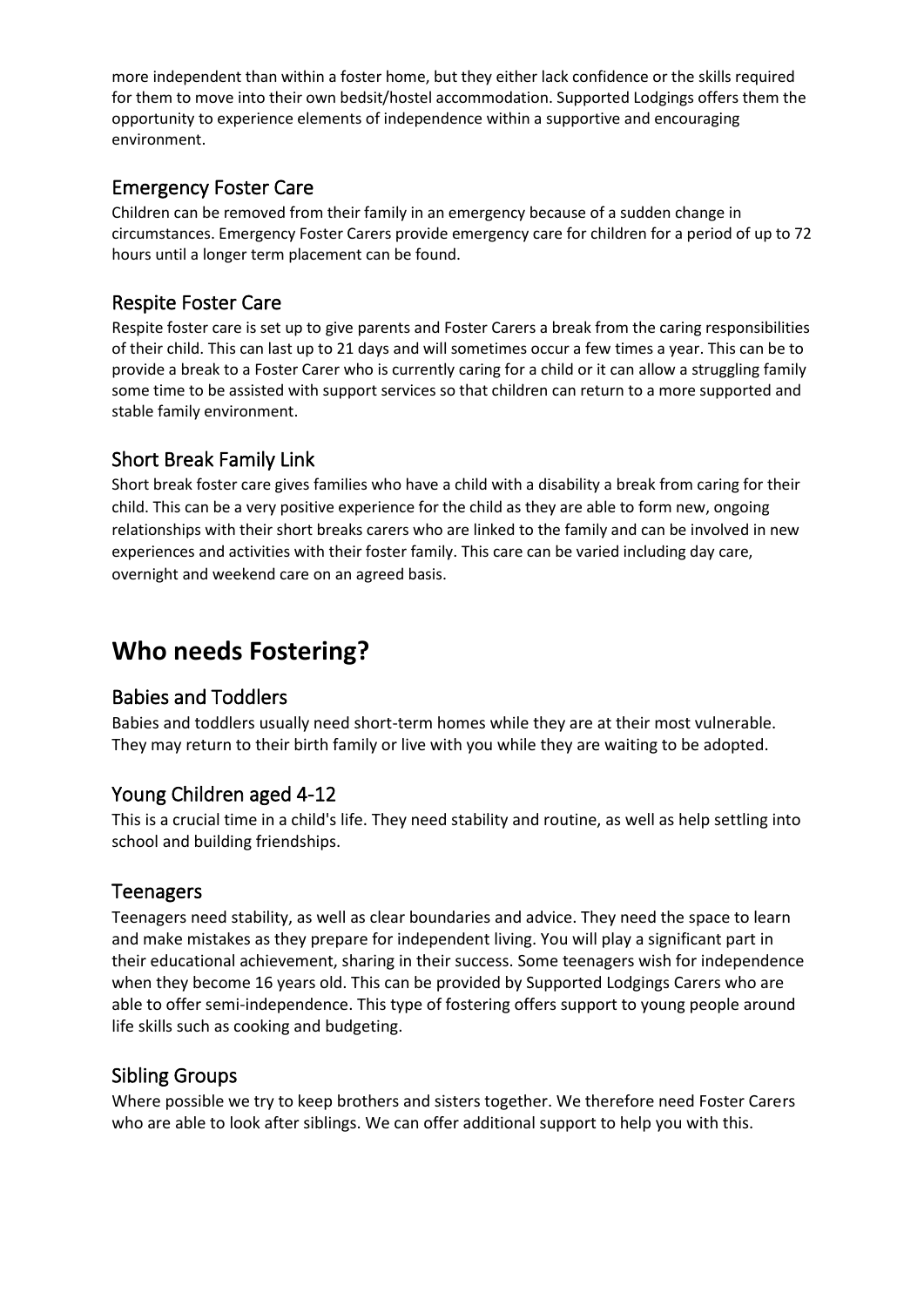### Children with Disabilities

Children with disabilities can be harder to place as they often will need specific care and more attention. Carers with a background of looking after children with similar needs is an advantage, but by no means a necessity.

# **How will we support you as a Foster Carer**

Our Foster Carers are never expected to 'go it alone'. You will always be fully supported. We know this is vital to ensuring that fostering placements are successful and we offer a comprehensive support package.

#### **Training**

Good quality training is an essential element of our support. We offer a comprehensive package to enhance your knowledge and give you the skills you need to help children through difficult times.

#### **Support from Social Workers**

Once you are approved you will be allocated a dedicated supervising Social Worker. They will offer advice, practical support to help you feel confident about fostering and assist you in building your skills.

#### **Out of Hours Support**

If you need help at any time outside of office hours, our emergency duty team is only a call away. In addition, membership of the Fostering Network, which you are automatically given as a Foster Carer with Milton Keynes Council, entitles you to a quarterly magazine, free information booklets, legal advice and a 24 hour advice line.

#### **Specialist Support**

We will make sure you always have access to resources that are tailored to meet the specific needs of the child, or children, you care for.

Educational support is provided by a specialist team committed to improving the education of Milton Keynes looked after children. They will work with the child's school and arrange specific support where needed.

Our Children's Participation Officer also supports children in care, helping them take part in making decisions about their lives and ensuring they have their say.

#### **Regular supervision**

Milton Keynes are proud of the support we to offer to our Foster Carers. Each Foster Carer is supported directly by a supervising Social Worker. You will regularly meet with your supervising Social Worker from the team who will also provide you with day-to-day support if you have any queries or issues. There is also a 24 hour support line where you can speak to a Social Worker who can support you with any immediate issues or concerns about the young person in your care.

#### **Support Groups**

There are a number of support groups where approved Foster Carers meet on a regular basis. These include a newly approved Foster Carer support group, coffee mornings, supported lodgings carers group and also children who foster.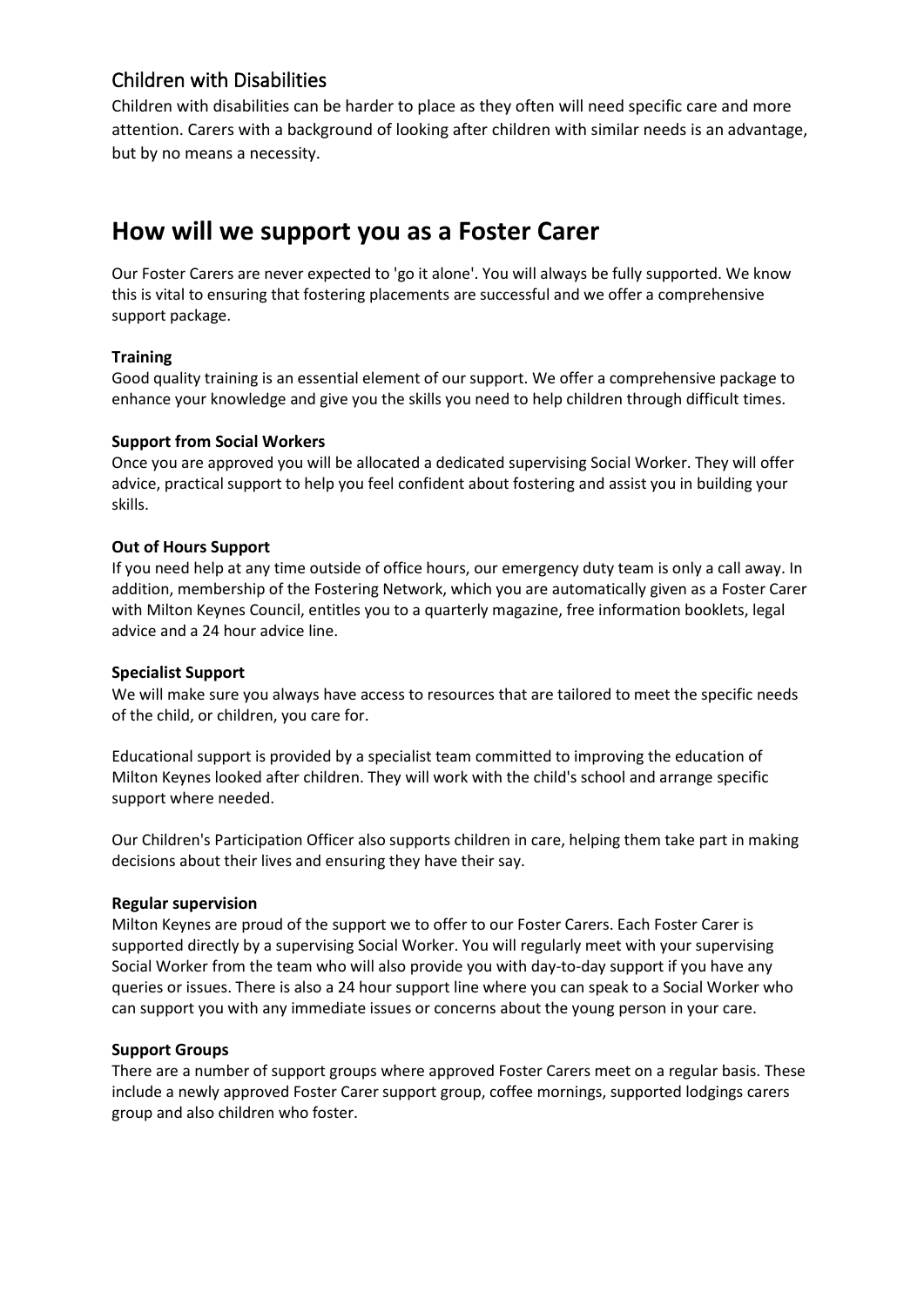#### **Mentor**

We will give you access to a fostering mentor. Mentors are experiences foster carers themselves and they will understand exactly the challenges you face because they will have experienced them directly themselves.

#### **Training, Support and Development for Foster Carers**

We provide an extensive array of training for our Foster Carers, ranging from Safeguarding and Understanding Risk, to Understanding Attachment and Preparing Young People for Independence. When you first start your new role as a Foster Carer you will be given a Training, Support and Development Standards workbook to complete within your first 12 months as a Foster Carer. The guide itself gives an interesting snapshot of what you can expect in your first year.

#### More information can be found at:

<https://www.gov.uk/government/collections/guidance-for-foster-carers>

#### **Professional Development**

The development of our Foster Carers is extremely important to us. This is why we have introduced allowance levels that reflect the experience and training our Foster Carers have. Each Foster Carer has a Personal Development Plan, agreed with their supervising Social Worker, which allows you to access the variety of training that we offer. As a newly approved Foster Carer, you will usually begin on allowance Tier One, progressing to Tier Two once you have the requisite experience and have completed the necessary training. The allowances we pay comprise of a payment that covers the costs of having a child in your care and a professional fee that increases as you gain more experience and complete more training. We also provide allowances for a contribution towards the cost of taking looked after children away on holiday, birthdays and festive holidays.

#### **National Minimum Standards**

The National Minimum Standards for fostering services are designed to provide a basis for the minimum level of care Local Authorities and Foster Carers are obliged to provide for children in care. More information can be found at: [www.minimumstandards.org.](http://www.minimumstandards.org/)

# **The Fostering Journey**

#### Application process

#### **Enquiry**

The first stage is to complete our online enquiry form. A member of the team will contact you to complete the initial enquiry to commence the fostering assessment process.

If we both agree to progress to the initial home visit, a visit will be arranged to your home to discuss fostering further.

#### **Initial Home Visit**

Our Fostering Recruitment Officer will meet you at home to discuss your ability to provide a nurturing environment for foster children. It is an excellent opportunity for you to ask any questions you have about fostering.

If you have a partner then it is essential you are both present at the meeting, even if you are going to be the main carer. It gives us the opportunity to learn more about you and your family. We do have a look around your home to confirm you have sufficient space for a child and it meets the needs of children in foster care. We do not expect a luxury home, but a clean, safe and comfortable environment where a child will thrive.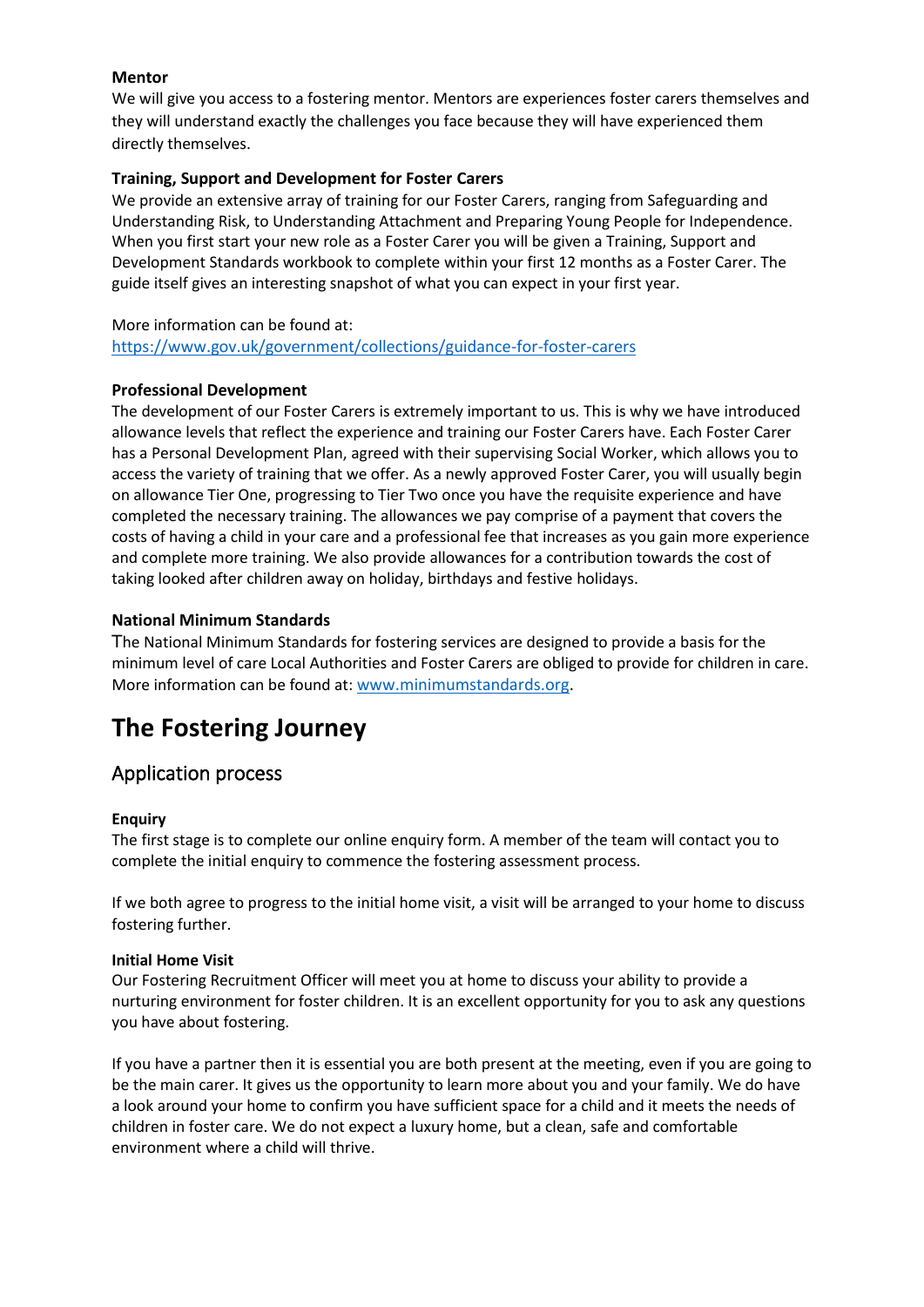#### **Registration of Interest and Statutory Checks**

Following the initial home visit a decision will be made about whether to progress to the formal Registration of Interest stage. You will then complete an application form.

As part of your fostering assessment, you will complete a police Disclosure Barring Service (DBS) check, a medical check and other statutory checks. You will also be asked to provide personal references.

#### **Skills to Care**

This is the first training course on your journey to becoming a Foster Carer. It lasts for three days and covers issues and scenarios that you may encounter as a Foster Carer. "Skills to Care" is a great opportunity to meet other people on their foster care journey as well as to think about and develop strategies that you will use when looking after children and young people.

#### **Form F Assessment**

This is the most in-depth part of the fostering application process. A Social Worker will visit you at home about six to eight times to discuss all aspects of your family life, including your family history, education, employment, parenting skills and your motivation to be a Foster Carer. An assessment will be written up with all of this information which will be shared with you for your feedback.

#### **Fostering & Permanence Panel**

You and your assessing Social Worker will attend a Fostering Panel, made up of independent professionals with experience of foster care, who will have read and discussed your assessment report beforehand.

You and your Social Worker will answer questions that have arisen from the report. The Fostering Panel may seem daunting (your Social Worker will be there to support you). Panel's role is to get a full picture of your potential as a Foster Carer. The Panel will then recommend whether you are approved.

#### **Approval**

Following approval, you will meet with your new fostering supervising Social Worker who will be your first point of support as a Foster Carer. You will then be approached to identify a suitable match for children awaiting placement.

Your supervising Social Worker will ensure your continued development as a Foster Carer.

# **Eligibility – Frequently Asked Questions**

#### The application process:

#### **What kinds of checks are carried out on me and my home?**

We carry out a number of checks as part of the assessment process which includes:

• checks with the Disclosure and Barring Service (previously known as the Criminal Records Bureau), checks with Local Authorities, Health Trusts, and social work services

- checks with the education department
- checks with the register listing those prevented from working with children
- a home safety check is carried out on your home
- a pet assessment (if needed)
- a medical assessment with your GP

We also ask for references from previous employers as well as personal references that cover the last ten years.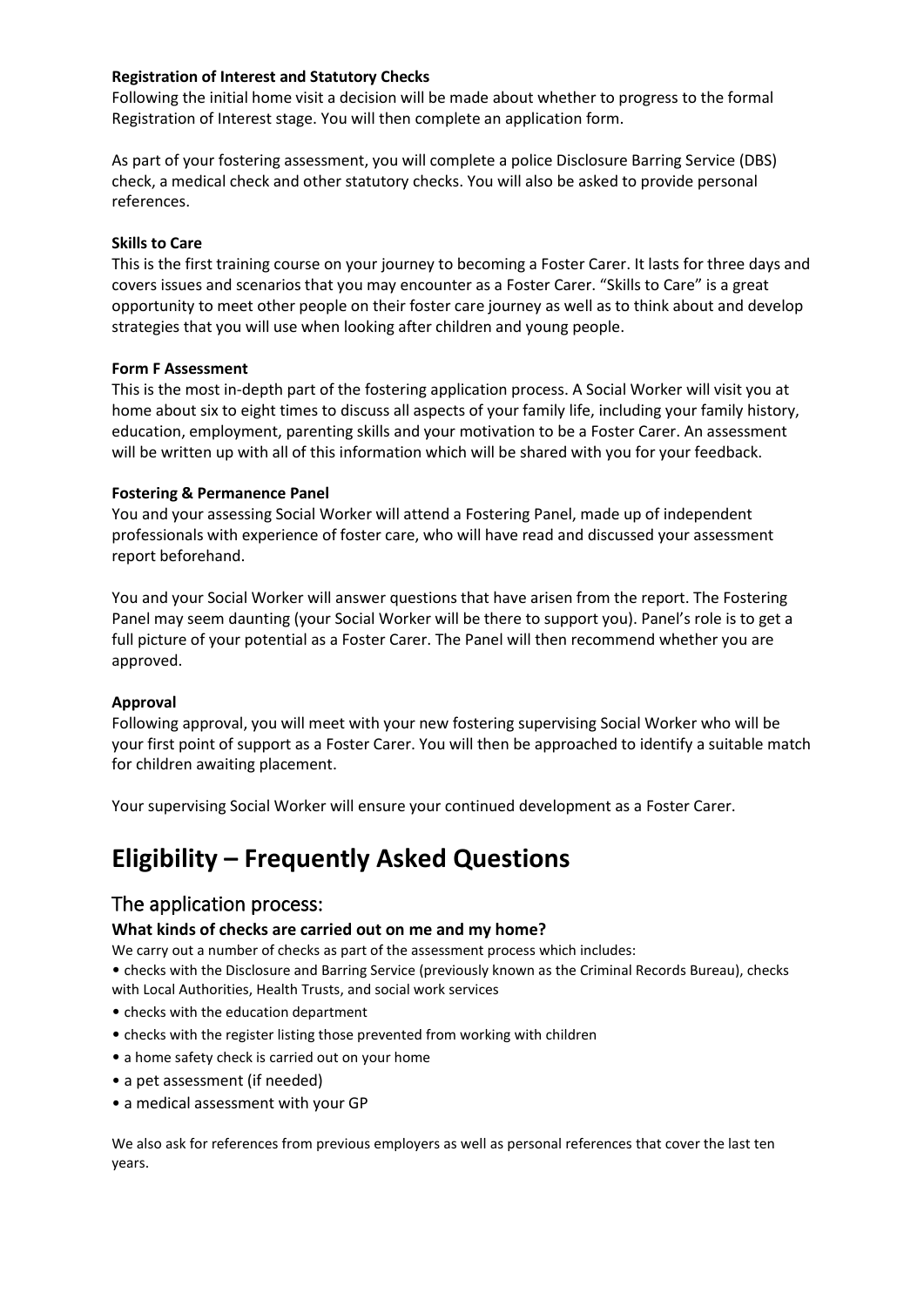#### **Will a police record stop me from fostering?**

Not necessarily. The law states that the only criminal convictions that prevent people from fostering are those that relate to an offence against children or a sexual offence. Minor offences should not count against you in your application to foster; however, we make decisions on a case by case basis. All criminal convictions will need to be disclosed when you first apply as the process includes a detailed check with the Disclosure and Barring Service.

#### **Can single people foster?**

Yes. Anyone can apply to foster regardless of whether they are male or female, single, married or living with a partner. You can also foster regardless of whether you have your own children or not, whether you live in your own home or rent, whatever your race, religion or sexuality.

#### **Is there a maximum or minimum age to start fostering?**

There is a legal minimum age to become a Foster Carer in Milton Keynes, we need you to be over 21. This is so that Foster Carers will have sufficient life experience to enable them to meet the needs of the children placed with them.

There is no upper age limit for Foster Carers. Many older people make excellent carers, providing they are fit enough to look after a child. They bring a wealth of skills and experience to the role.

#### **I'm moving house soon. Can I apply to foster before I move?**

It is unlikely we would begin an assessment if you are planning to move in the next two years as your home is an important part of the assessment.

#### **Can I foster if I have had previous social services involvement?**

It depends on the extent of the involvement. This is something that can be discussed with our Fostering Recruitment Team.

#### Citizenship and community:

#### **Do I have to be a British citizen in order to become a Foster Carer?**

There is no requirement to be a British citizen in order to be a Foster Carer in Milton Keynes. Children from a wide range of backgrounds need Foster Families, so we need carers from all walks of life. You must be resident in the UK, with indefinite leave to remain.

#### **Can I foster if I have only recently moved to the UK?**

If you have recently moved we will look at your individual circumstances and you must also be able to provide a checkable history for the past ten years. If you are new to the UK, please speak to us about your circumstances before you apply.

#### **Do you have to speak English to a high standard to be a Foster Carer?**

A large number of children in foster care do not have English as a first language and being placed in a home where their first language is spoken can be very beneficial for them. You will need an adequate level of spoken and written English to be able to communicate with professionals, support children's education and to make notes and keep records. If you have any particular communication needs, we are more than willing to discuss this with you.

#### **We are a religious family. Will this affect our application to foster?**

It does not matter what your religion is and this should not affect your application. You might like to think about your approach in the event of looking after a child from a different background. How, for example, would you feel about discussing with them matters such as alternative religious belief? Or supporting them through issues of different sexuality? Would you feel able to abide by the council's policies on such issues?

#### Health matters:

#### **I have suffered from depression in the past; will that prevent me from fostering?**

Past mental illness is not a bar to becoming a Foster Carer, in fact there is no diagnosis that can automatically prevent you from fostering. However you would need to discuss this with us. A medical report will be sought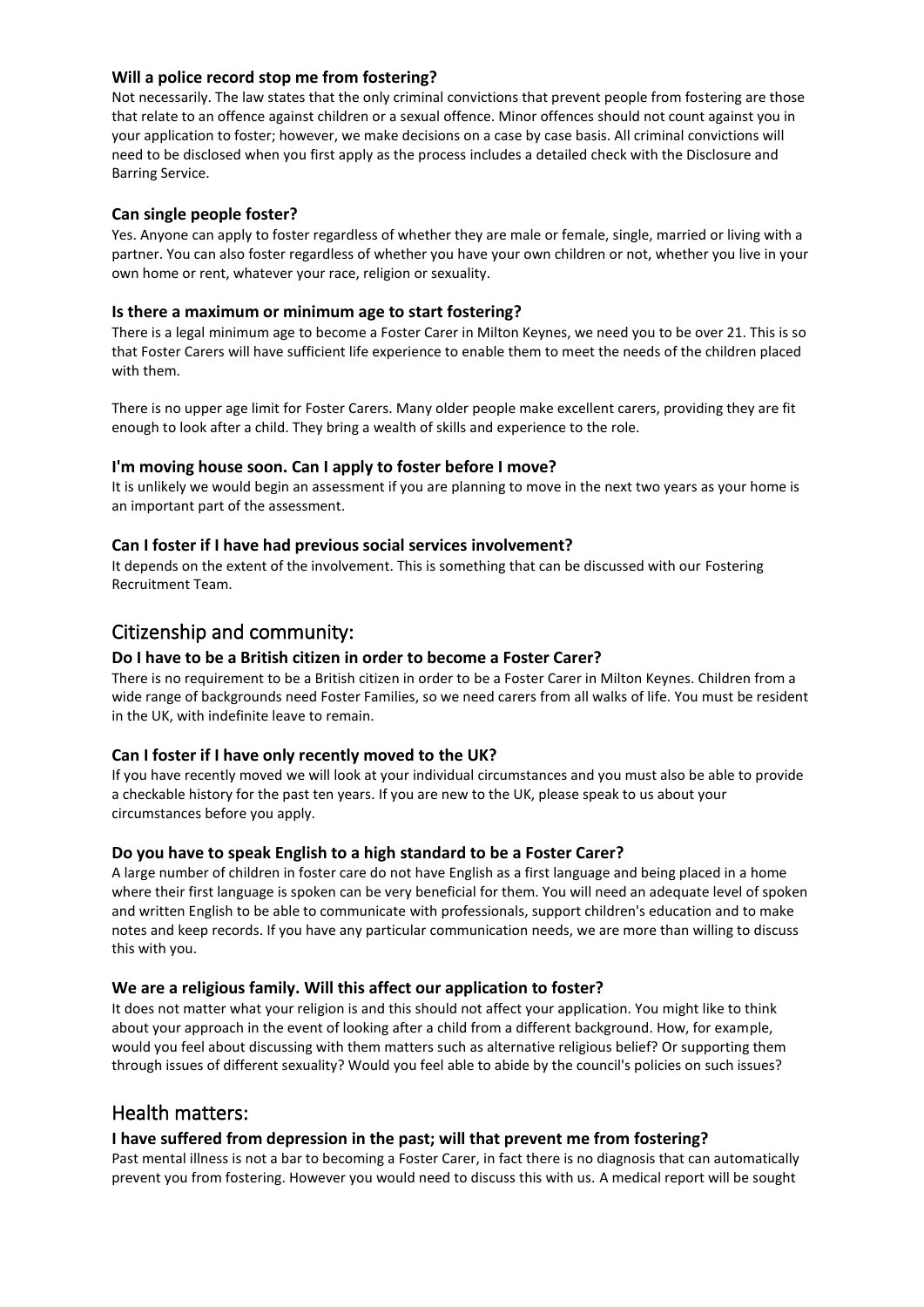as part of the assessment process, and you would also need to consider the impact that the emotional side of fostering could have on your own mental health.

#### **I'm overweight. Can I still foster?**

Yes. But a health check from your doctor may be required.

#### **I have heard that I can't become a Foster Carer because I smoke. Is that true?**

You will not be able to foster children under five years of age, and we ask you not to smoke around any other age group. On its own, smoking does not bar you from fostering over 5 year olds in Milton Keynes. This also applies to vaping.

### Money, tax and benefits:

This is for general guidance only. Depending on your individual circumstances you may need specialist advice. Please ask us for more information.

#### **Do Foster Carers pay tax and national insurance?**

Foster Carers are treated as self-employed for tax purposes. There is a simplified income tax scheme for Foster Carers, called 'qualifying care relief'. For further information please visit **www.gov.uk** and search 'qualifying care fund.'

#### **I'm not doing it for the money, but will I be out of pocket?**

No. Your fostering allowance covers the cost of food, clothing, personal care, travel etc. There are extra payments too for the child's birthday and festive presents, plus a holiday payment.

#### **Can I foster if I have previously had financial problems?**

Previous financial problems should not prevent you from fostering. You will need to be able to show that you are now financially secure enough to provide a stable home for children that are placed with you, and that you are able to manage the fostering allowances paid to you.

#### Housing:

#### **I don't have a spare bedroom. Can I foster?**

No. You must have a spare bedroom so the child you foster has the privacy and space they require. If you are short of space, you may wish to consider 'shared care'. Shared carers provide valuable regular respite to families with a disabled child. You could have a child with a disability to stay for a few hours or a day each week, giving their own family a break.

#### **Can I foster if I don't own my home?**

Yes. So long as you are financially secure it does not matter if you rent privately, through the council or own your home. You will need to obtain consent from your landlord.

#### Working:

#### **Can I foster if I work full time?**

The main carer will need to be available to attend a variety of meetings, regular contact sessions with birth family during the day as well as training. You will need to transport children to and from school during the day. We advise that the main carer works a maximum of 20 hours per week. The second carer can work full-time. Supported lodgings carers for young people aged over 16 years can both work full-time.

#### **Potential placement of a child:**

#### **Will I have a say in who I foster?**

As part of the assessment to become a Foster Carer, we will discuss with you the appropriate age range, the number of children you will be approved to foster and any other considerations. Ideally, all placements of children will be well-matched and planned.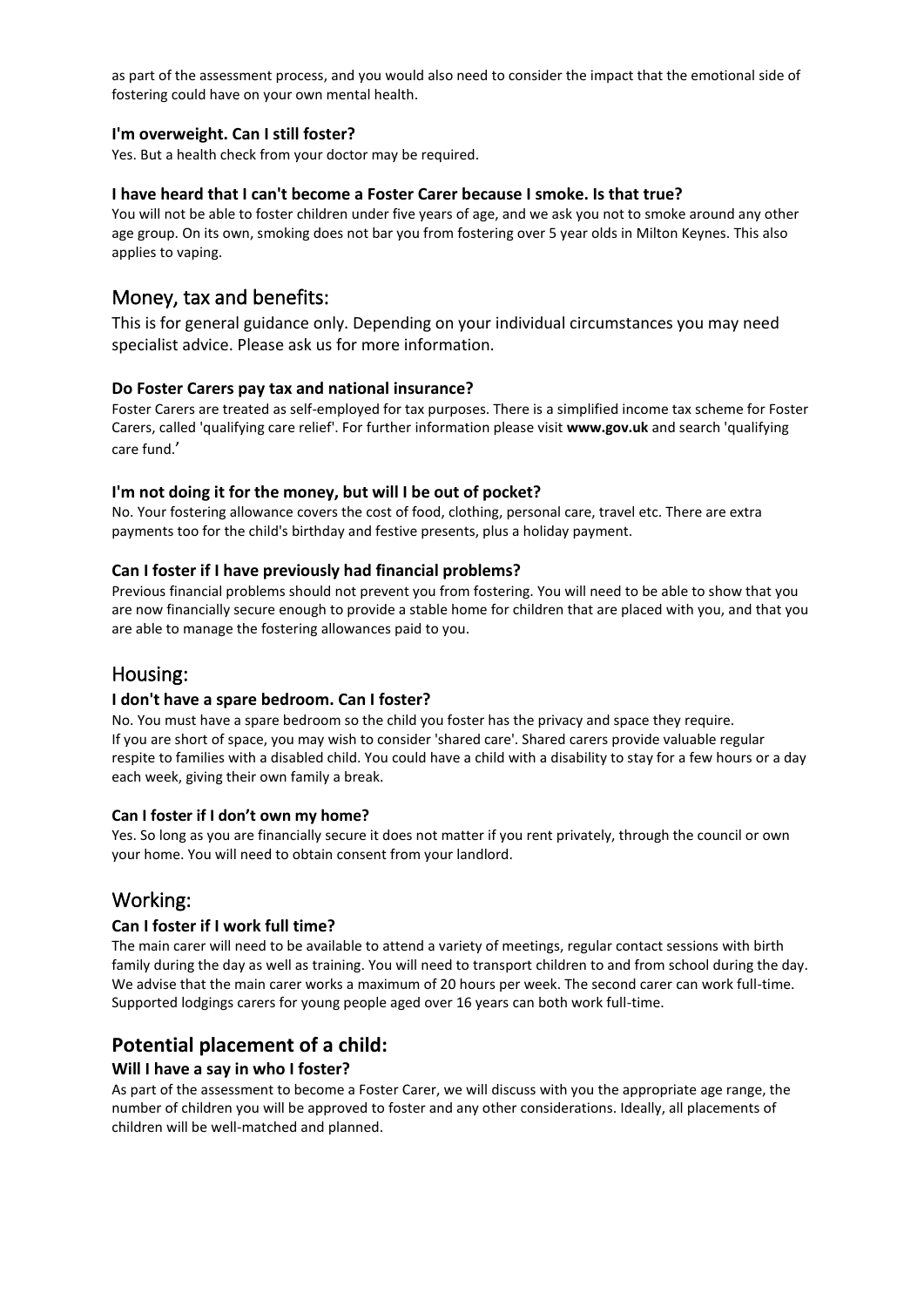#### **How much will I know about the child before they are placed with me?**

We discuss every potential placement with you as it is your decision whether or not to take that child into your home. We try to provide as much information as possible about a child, giving guidance where needed. Sometimes, we only have limited information to share often when it is an emergency placement.

#### General:

#### **Can I foster if I'm a childminder?**

In principle, yes, you can. It does depend on the age of the child you wish to foster and your Ofsted approval. We will also need to make sure that you can cope with the pressures and competing demands of child minding as well as looking after a foster child.

#### **Can the child change schools and go to one closer to where I live?**

Stability for foster children is very important so we try to avoid them having to change schools wherever possible. However, on occasions, it could be in the child's best interests to change school and this would need to be discussed with professionals beforehand.

#### **Can I foster if I can't drive or don't have the use of a car?**

Yes. However, you need to tell us how you propose to get a child to contact, school, medical appointments and fostering meetings by alternative transport. There is a high level of daily transport expected.

#### **Who is responsible for taking the children to school and to the doctor etc?**

We expect Foster Carers to undertake these day-to-day tasks. However, on the odd occasion that you have a problem, your supervising Social Worker will help you make alternative arrangements**.**

#### Relationships:

**How will fostering affect my own children?** Fostering involves the whole family and will undoubtedly affect your children. The children of Foster Carers play a key role in the fostering household and should be included at all stages of the fostering process. It can be tough for children who find themselves sharing their parents with children who have led very different lives. However, many children also say that they have enjoyed their experiences and learnt a lot from them.

Foster Carers say it is important that you continue to make time for your own children and ensure that they still feel they are special to you.

#### **Will children I foster stay in contact with their birth families?**

Most children will stay in contact with their birth families. This could be through regular contact sessions or in writing. Your Social Worker will talk to you about this. We have a legal duty to promote positive contact with birth families.

#### **Will my relationship with my partner be assessed?**

Yes. For prospective Foster Carers, we look to see that your relationship with your partner is stable. Both of you will need to understand the responsibilities of a fostering family even though only one of you may take on the main caring role**.** 

#### **What if we don't get on with a particular child?**

It is inevitable that, as Foster Carers, there will be some children who are a better match for your family than others - some children will take longer to adjust to living in your home. If there are real difficulties with a child, then it is important to discuss this with your Social Worker. It may be that with extra support or training, caring for that child becomes easier and more enjoyable.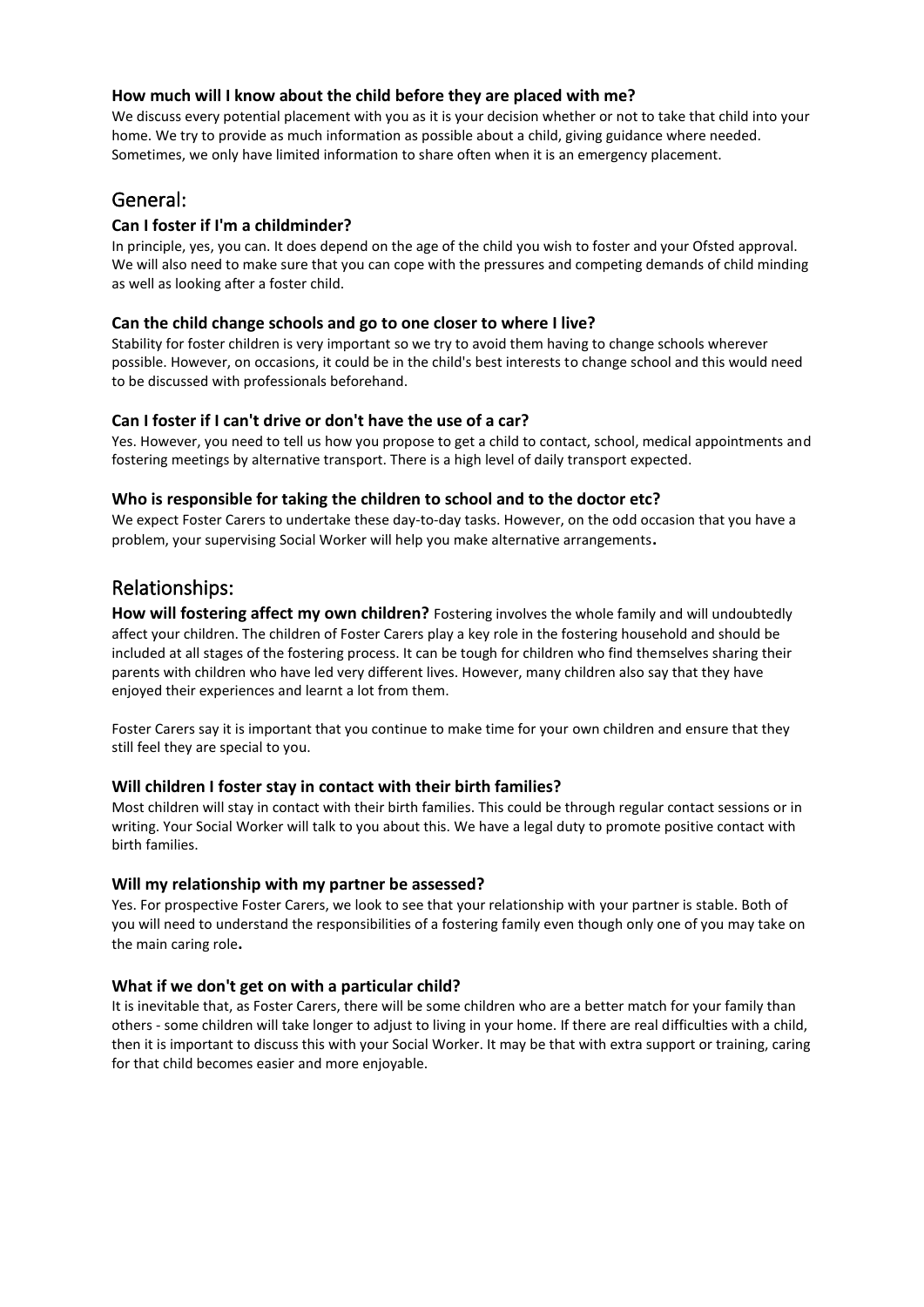# **Fostering Allowances 2021-2022**

**Fostering a child is not volunteering – it is a profession and is rightly rewarded as such. We believe our financial allowances are sufficient for carers and looked after children to prosper. It is only one part of the support we offer. In addition to the weekly allowance, Milton Keynes' carers receive birthday and festive period payments to help cover these annual costs for the child in their care. They also receive an allowance to take the child in their care on an annual family holiday. Our carers are also entitled to two weeks' annual paid holiday too!** 

#### **Fees:**

Newly approved Foster Carers will be on Tier 1 fee rate until their first household review. Following the review and where there is evidence that the Foster Carer(s) have demonstrated completion of core training, their fee will be paid at Tier 2 fee and Foster Carers are also entitled to a maximum of two week's holiday allowance (see below):

Professional Fee: Tier 1 Weekly Fee Per Child - £146.00 Two week holiday allowance - £292.00

Tier 2 Weekly Fee Per Child - £182.00 Two week holiday allowance - £364.00

Milton Keynes Council Fostering Allowances (2021-2022) 0-4 Age Range Weekly allowance - £153.00 Birthday allowance per child – £78.00 Festival allowance per child – £78.00 Annual holiday per child - £300.00 Milage rate – 0.45p per mile

5-10 Age Range Weekly allowance - £169.00 Birthday allowance per child – £96.00 Festival allowance per child – £96.00 Annual holiday per child - £300.00 Milage rate – 0.45p per mile

11-15 Age Range Weekly allowance - £193.00 Birthday allowance per child – £119.00 Festival allowance per child – £119.00 Annual holiday per child - £300.00 Milage rate – 0.45p per mile

16-17 Age Range Weekly allowance - £226.00 Birthday allowance per child – £153.00 Festival allowance per child – £153.00 Annual holiday per child - £300.00 Milage rate – 0.45p per mile